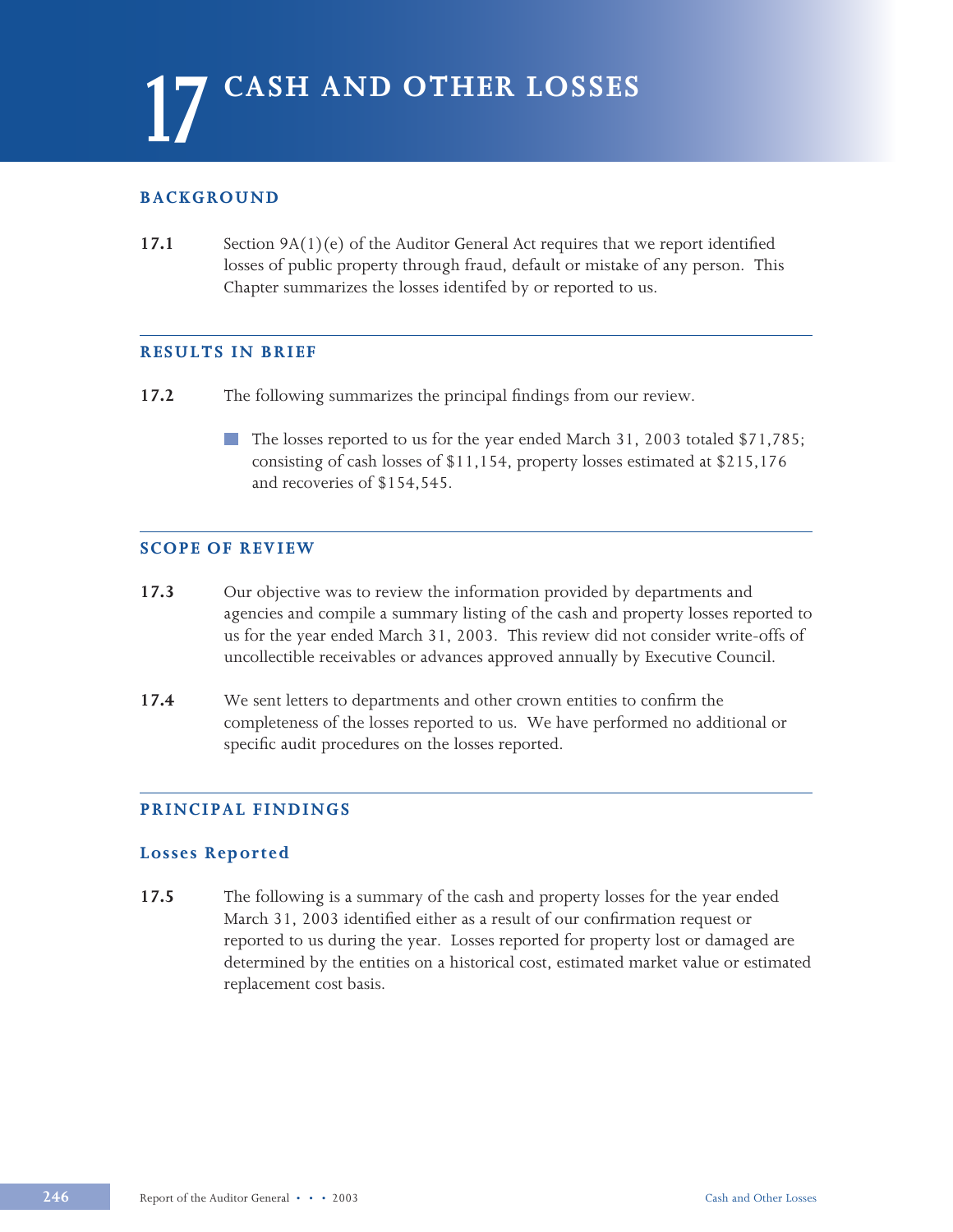| <b>Departments Reporting Losses</b>   | Cash               | Property      | <b>Recoveries</b> | <b>Total</b>       |
|---------------------------------------|--------------------|---------------|-------------------|--------------------|
| Agriculture and Fisheries             | $\mathbb S$<br>879 | $\mathcal{L}$ | $\mathcal{L}$     | $\mathbb S$<br>879 |
| Environment and Labour                |                    | 9,290         |                   | 9,290              |
| Health                                |                    | 4,309         |                   | 4,309              |
| Justice                               | 327                | 7,800         |                   | 8,127              |
| Natural Resources                     |                    | 9,923         |                   | 9,923              |
| Service Nova Scotia and Municipal     |                    |               |                   |                    |
| Relations                             | 40                 |               |                   | 40                 |
|                                       | 1,246              | 31,322        |                   | 32,568             |
|                                       |                    |               |                   |                    |
| <b>Other Crown Entities Reporting</b> |                    |               |                   |                    |
| <b>Losses</b>                         |                    |               |                   |                    |
| Capital District Health Authority     |                    |               |                   |                    |
| (DHA #9)                              |                    | 9,907         |                   | 9,907              |
| Colchester East Hants District Health |                    |               |                   |                    |
| Authority (DHA #4)                    |                    | 56,299        | (45, 019)         | 11,280             |
| Cumberland Health Authority           |                    |               |                   |                    |
| (DHA #5)                              |                    | 1,300         |                   | 1,300              |
| Pictou Health Authority (DHA #6)      |                    | 17,735        | (17, 735)         |                    |
| South West Nova District Health       |                    |               |                   |                    |
| Authority (DHA #2)                    | 75                 |               |                   | 75                 |
| Eastern Mainland Housing Authority    |                    | 17,173        | (17, 173)         |                    |
| <b>IWK Health Centre</b>              |                    | 37,088        | (27, 213)         | 9,875              |
| Nova Scotia Community College         | 833                | 19,720        |                   | 20,553             |
| Nova Scotia Legal Aid Commission      |                    | 750           |                   | 750                |
| Resource Recovery Fund Board          |                    | 9,510         |                   | 9,510              |
| Tri-County Housing Authority          |                    | 6,000         |                   | 6,000              |
| Public Prosecution Service            |                    | 4,500         |                   | 4,500              |
| Cape Breton - Victoria Regional       |                    |               |                   |                    |
| School Board                          | 9,000              |               | (9,000)           |                    |
| Halifax Regional School Board         |                    |               | (38, 405)         | (38, 405)          |
| Office of the Auditor General         |                    | 3,872         |                   | 3,872              |
|                                       | 9,908              | 183,854       | (154, 545)        | 39,217             |
| <b>Total Reported</b>                 | 11,154<br>\$       | \$215,176     | \$(154, 545)      | \$<br>71,785       |

**17.6** Losses or potential losses which are the subject of forensic audits and other investigations, either completed or in process in 2002-03, are not included due to the sensitive nature of the information.